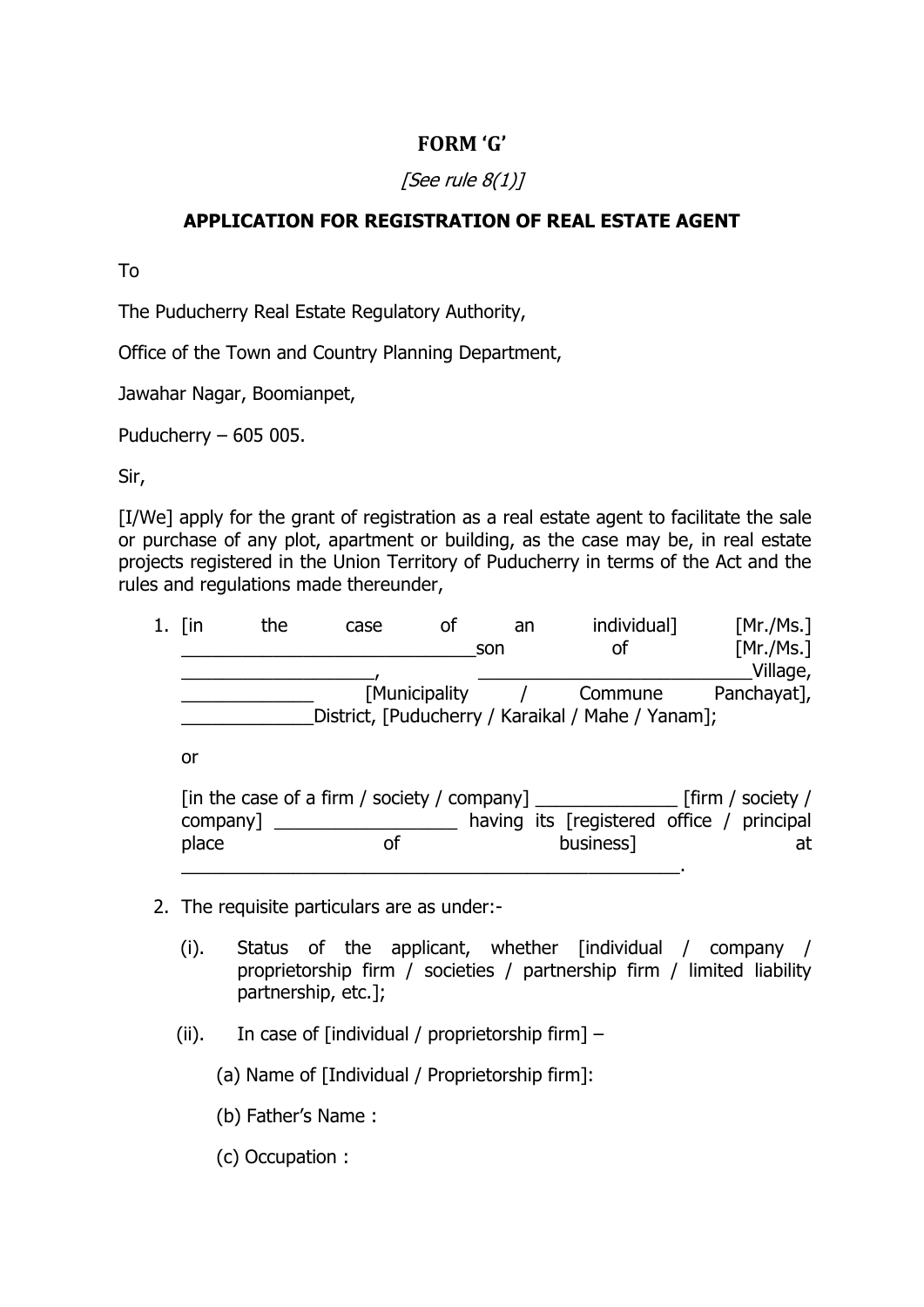(d) Address :

(e) Contact details (Phone number, email, fax number, etc):

(f) Name, photograph, contact details and address of the proprietor:

or

In case of [partnership firm / societies / companies etc] -

(a) Name [partnership firm / societies / companies etc]:

(b) Address :

(c) Copy of registration certificate as [partnership firm / societies / companies etc] :

(d) Major activities :

(e) Contact details (Phone number, email, fax number, etc) :

(f) Name, photograph, contact details and address of [partners / directors etc.] :

- (iii). particulars of registration as [proprietorship / societies / partnership / company, etc] including the bye-laws, memorandum of association, articles of association etc. as the case may be;
- (iv). authenticated copy of the address proof of the place of business;
- (v). Details of registration in any other State or Union territory;
- (vi). Any other information as specified by regulations.
- 3. [I/we] enclose the following documents along with, namely:-
	- (i). A [Demand Draft / Banker's Cheque] No. \_\_\_\_\_\_\_\_\_\_\_\_\_\_\_ dated \_\_\_\_\_\_\_\_\_\_\_\_\_\_\_\_\_\_\_\_\_\_\_ for rupees \_\_\_\_\_\_\_\_\_\_\_\_\_\_\_ in favour of \_\_\_\_\_\_\_\_\_\_\_\_\_\_\_\_ drawn on \_\_\_\_\_\_\_\_\_\_\_\_\_\_\_\_\_\_\_\_\_\_\_ Bank, \_\_\_\_\_\_\_\_\_\_\_\_\_\_ Branch, Fuducherry / Karaikal / Mahe / Yanam] or through online payment \_\_\_\_\_\_\_\_\_\_\_\_\_\_\_\_\_\_\_\_\_ [give details of online payment such as date paid, transaction number, etc] as the case may be, as registration fee as per sub-rule (2) of rule 8;
	- (ii). Authenticated copy of the PAN card and Aadhaar card of the real estate agent; and
	- (iii). Authenticated copy of the registration as a real estate agent in any other State or Union territory, if applicable;